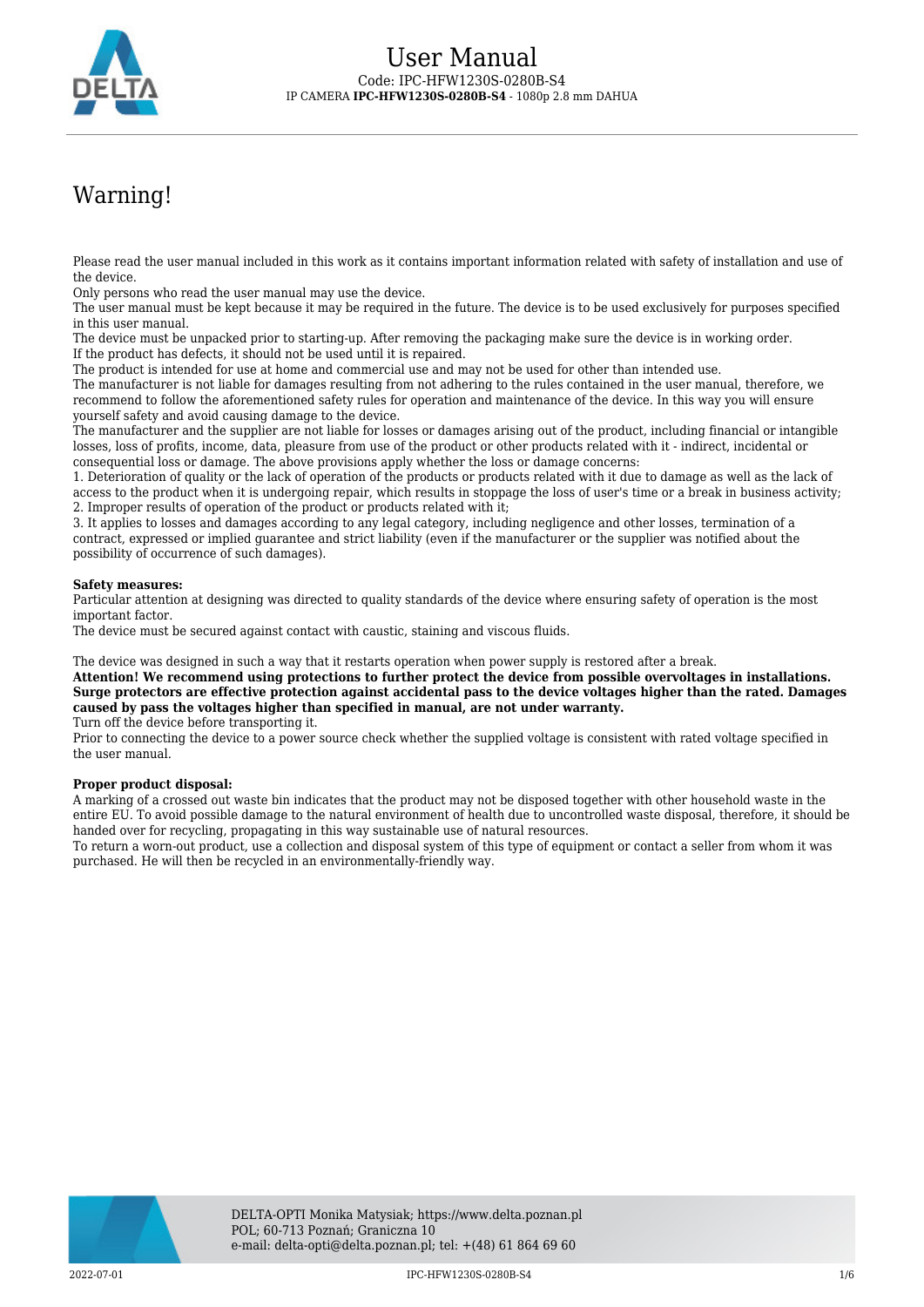

### User Manual Code: IPC-HFW1230S-0280B-S4 IP CAMERA **IPC-HFW1230S-0280B-S4** - 1080p 2.8 mm DAHUA



Entry series IP camera with efficient H.265 / H.264 image compression algorithm for clear and smooth video streaming at maximal resolution of 1080p.

PoE powering possibility, compatible with the 802.3af standard makes the device more universal and easier to install.

| Standard:                 | TCP/IP                                                                                     |  |
|---------------------------|--------------------------------------------------------------------------------------------|--|
| Sensor:                   | 1/2.7 " Progressive Scan CMOS                                                              |  |
| Matrix size:              | $2.1$ Mpx                                                                                  |  |
| Scanning system:          | Progressive                                                                                |  |
| Resolution:               | 1920 x 1080 - 1080p<br>1280 x 960 - 1.3 Mpx<br>1280 x 720 - 720p                           |  |
| Lens:                     | $2.8 \text{ mm}$                                                                           |  |
| View angle:               | • 104 ° (manufacturer data)<br>$\cdot$ 101 $\degree$ (our tests result)                    |  |
| Range of IR illumination: | 30 m                                                                                       |  |
| S/N ratio:                | $> 50$ dB                                                                                  |  |
| RS-485 interface:         |                                                                                            |  |
| Memory card slot:         |                                                                                            |  |
| Image compression method: | H.265+ / H.265 / H.264+ / H.264 / MJPEG                                                    |  |
| Alarm inputs / outputs:   |                                                                                            |  |
| Audio:                    |                                                                                            |  |
| Main stream frame rate:   | 25 fps @ 1080p                                                                             |  |
| Network interface:        | 10/100 Base-T (RJ-45)                                                                      |  |
| Network protocols:        | IPv4, HTTP, HTTPS, TCP, UDP, ARP, RTSP, RTP, RTSP, SMTP, FTP, DHCP, DNS,<br>NTP, Multicast |  |



DELTA-OPTI Monika Matysiak; https://www.delta.poznan.pl POL; 60-713 Poznań; Graniczna 10 e-mail: delta-opti@delta.poznan.pl; tel: +(48) 61 864 69 60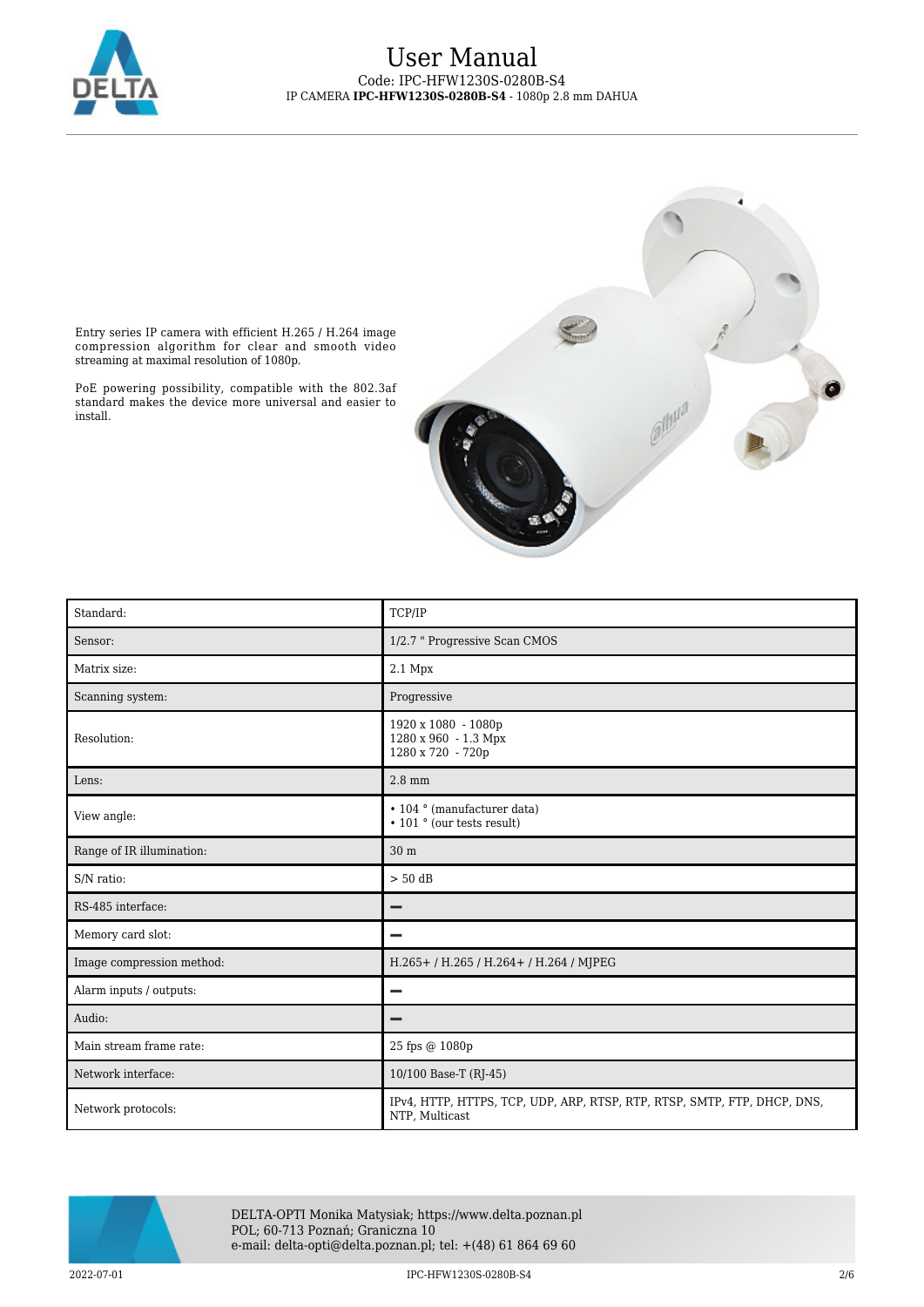

## User Manual Code: IPC-HFW1230S-0280B-S4 IP CAMERA **IPC-HFW1230S-0280B-S4** - 1080p 2.8 mm DAHUA

| <b>WEB</b> Server:             | Built-in                                                                                                                                                                                                                                                                                                                                                                                |  |
|--------------------------------|-----------------------------------------------------------------------------------------------------------------------------------------------------------------------------------------------------------------------------------------------------------------------------------------------------------------------------------------------------------------------------------------|--|
| Max. number of on-line users:  | 20                                                                                                                                                                                                                                                                                                                                                                                      |  |
| ONVIF:                         | 18.12                                                                                                                                                                                                                                                                                                                                                                                   |  |
| Mobile phones support:         | Port no.: 37777 or access by a cloud (P2P)<br>• Android: Free application DMSS<br>• iOS (iPhone): Free application <b>DMSS</b>                                                                                                                                                                                                                                                          |  |
| Default admin user / password: | $admin / -$<br>The administrator password should be set at the first start                                                                                                                                                                                                                                                                                                              |  |
| Default IP address:            | 192.168.1.108                                                                                                                                                                                                                                                                                                                                                                           |  |
| Web browser access ports:      | 80, 37777                                                                                                                                                                                                                                                                                                                                                                               |  |
| PC client access ports:        | 37777                                                                                                                                                                                                                                                                                                                                                                                   |  |
| Mobile client access ports:    | 37777                                                                                                                                                                                                                                                                                                                                                                                   |  |
| Port ONVIF:                    | 80                                                                                                                                                                                                                                                                                                                                                                                      |  |
| <b>RTSP URL:</b>               | rtsp://admin:hasło@192.168.1.108:554/cam/realmonitor?channel=1&subtype=0 -<br>Main stream<br>rtsp://admin:haslo@192.168.1.108:554/cam/realmonitor?channel=1&subtype=1 - Sub<br>stream                                                                                                                                                                                                   |  |
| Main features:                 | • D-WDR - Wide Dynamic Range<br>• 3D-DNR - Digital Noise Reduction<br>• ROI - improve the quality of selected parts of image<br>• BLC - Back Light Compensation<br>• HLC - High Light Compensation (spot)<br>• ICR - Movable InfraRed filter<br>• AGC - Automatic Gain Control<br>• Auto White Balance<br>• Mirror - Mirror image<br>• Configurable Privacy Zones<br>• Motion Detection |  |
| Power supply:                  | • PoE $(802.3af)$ ,<br>• 12 V DC / 460 mA                                                                                                                                                                                                                                                                                                                                               |  |
| Power consumption:             | $\le$ 5.5 W                                                                                                                                                                                                                                                                                                                                                                             |  |
| Housing:                       | Compact - Metal                                                                                                                                                                                                                                                                                                                                                                         |  |
| Color:                         | White                                                                                                                                                                                                                                                                                                                                                                                   |  |
| "Index of Protection":         | <b>IP67</b>                                                                                                                                                                                                                                                                                                                                                                             |  |
| Operation temp:                | -30 °C $\ldots$ 60 °C                                                                                                                                                                                                                                                                                                                                                                   |  |
| Weight:                        | $0.4\ \mathrm{kg}$                                                                                                                                                                                                                                                                                                                                                                      |  |
| Dimensions:                    | Ø 70 x 165 mm                                                                                                                                                                                                                                                                                                                                                                           |  |
| Supported languages:           | English, French, Spanish                                                                                                                                                                                                                                                                                                                                                                |  |
| Manufacturer / Brand:          | <b>DAHUA</b>                                                                                                                                                                                                                                                                                                                                                                            |  |
| Guarantee:                     | 3 years                                                                                                                                                                                                                                                                                                                                                                                 |  |

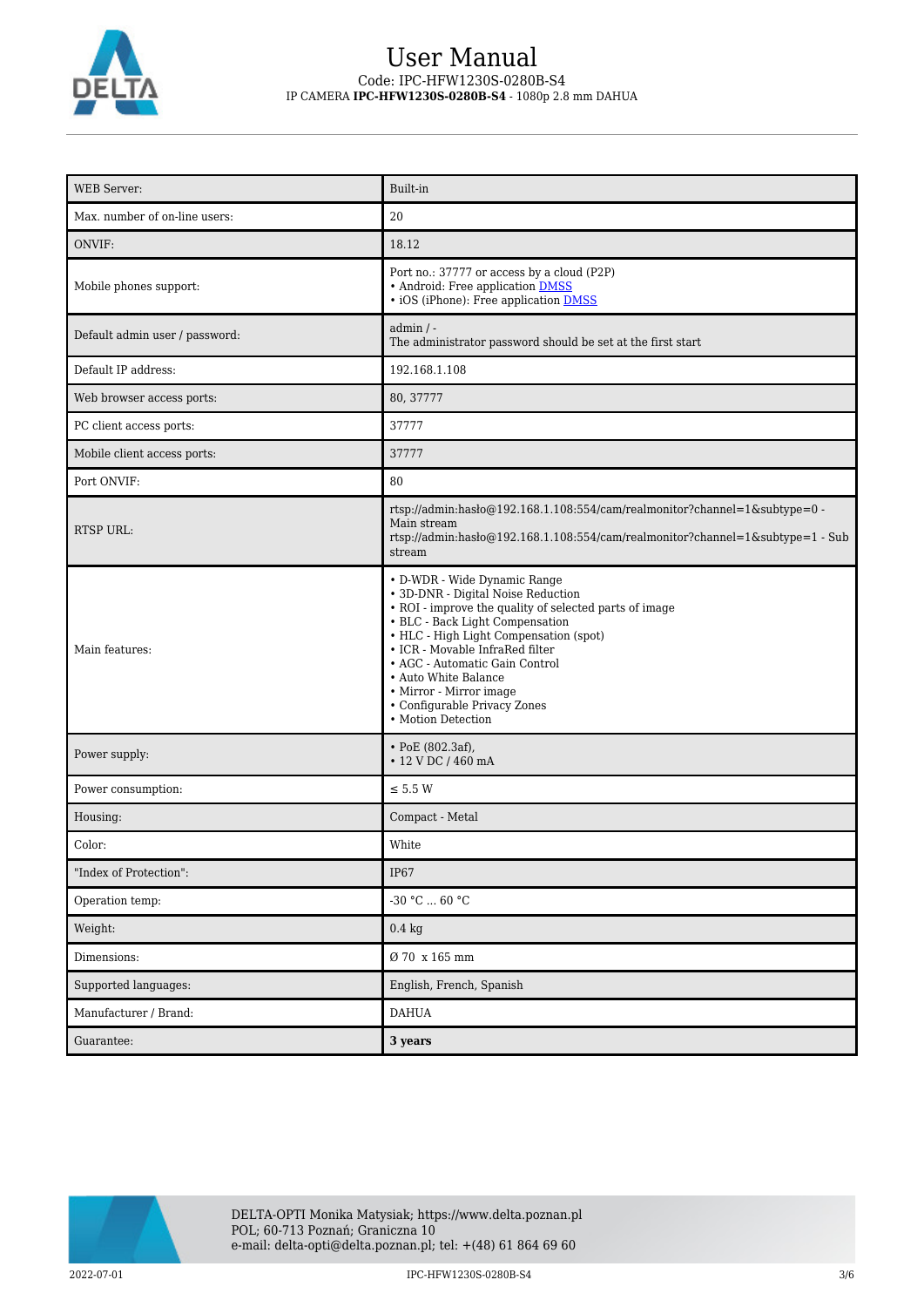

## User Manual Code: IPC-HFW1230S-0280B-S4 IP CAMERA **IPC-HFW1230S-0280B-S4** - 1080p 2.8 mm DAHUA



#### Side view:



Camera mounting side view:

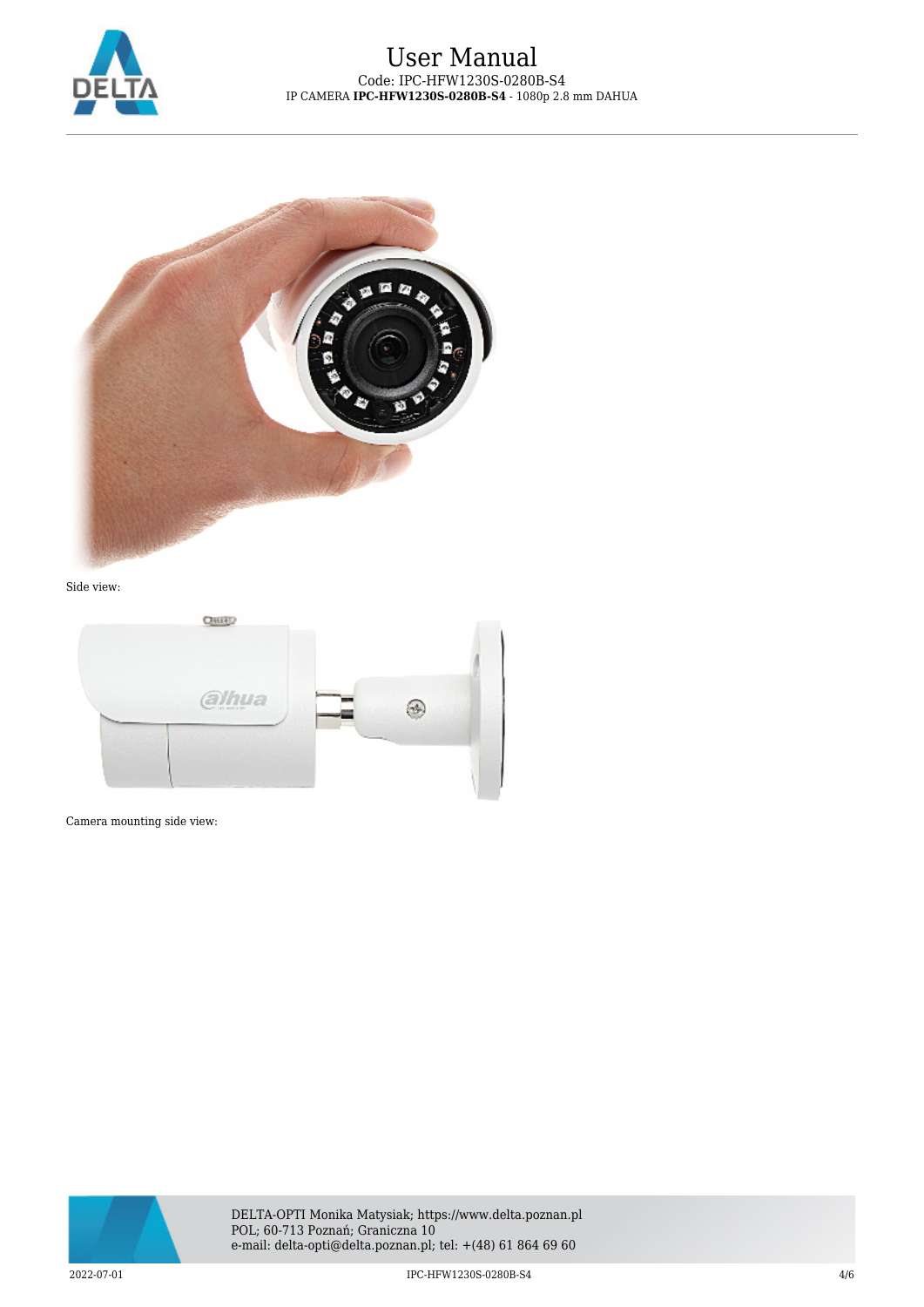



See how to initialize DAHUA cameras:

In the kit:

:

| alhua                                                                                                          |  |
|----------------------------------------------------------------------------------------------------------------|--|
| Wodoodporna sieciowa minikamera<br>stałopozycyjna HD z promiennikiem podczerwieni<br>Krótka instrukcja obsługi |  |
| Warsja 1.2.0                                                                                                   |  |
|                                                                                                                |  |
| 251221944-00                                                                                                   |  |
| Dahua Technology CO., LTD                                                                                      |  |

Example captures of device interface:



DELTA-OPTI Monika Matysiak; https://www.delta.poznan.pl POL; 60-713 Poznań; Graniczna 10 e-mail: delta-opti@delta.poznan.pl; tel: +(48) 61 864 69 60